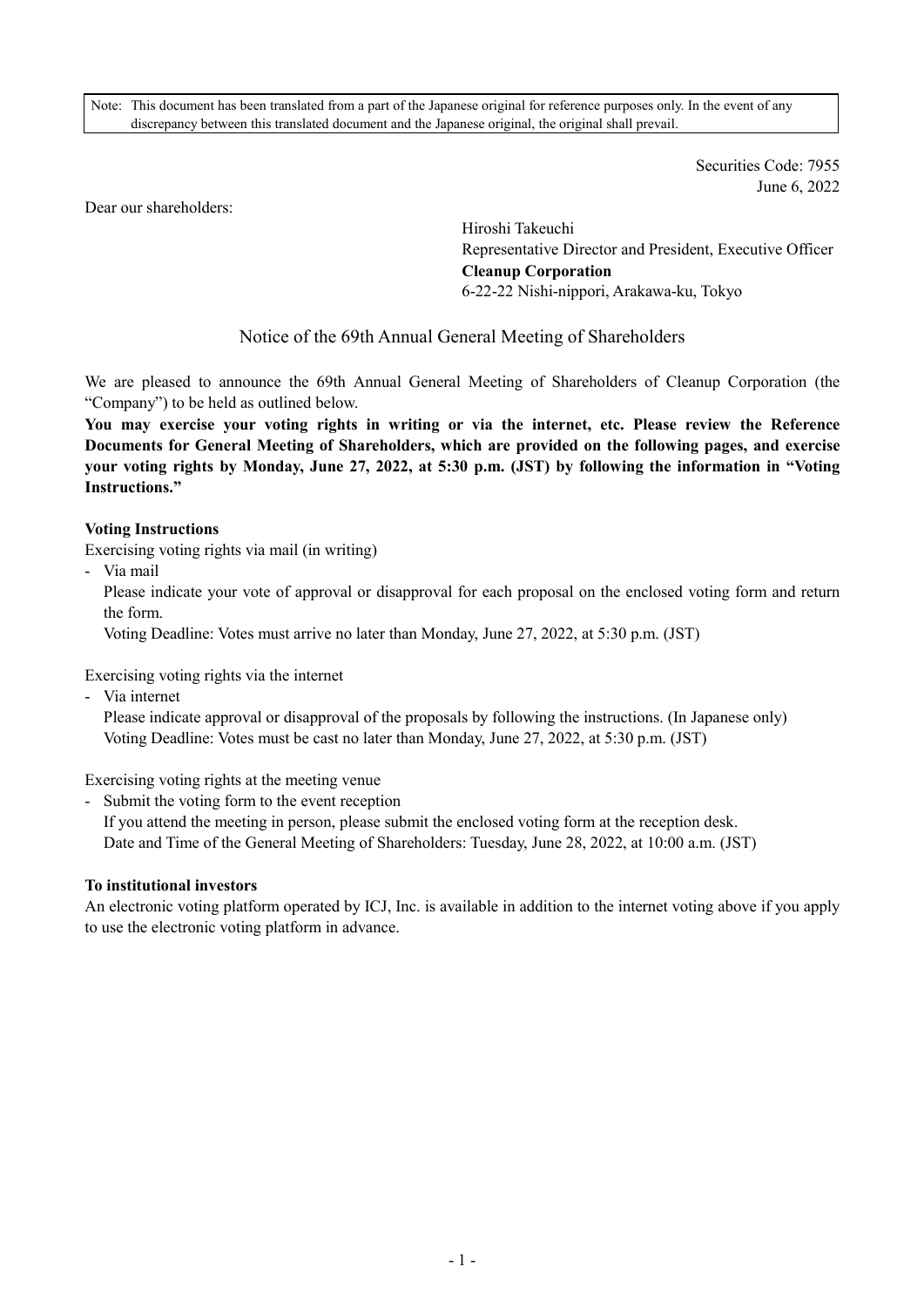#### **Details**

**1. Date and Time:** Tuesday, June 28, 2022, at 10:00 a.m. (JST) (Reception opens at 9:00 a.m. (JST))

- \* Please note that the meeting opening time and the reception opening time have changed from last year.
- 
- 2. Venue **ART HOTEL Nippori Lungwood, Conference Room** "Hisho"
	- 5-50-5 Higashi-nippori, Arakawa-ku, Tokyo
	- \* Please note that the venue has changed from last year.

### **3. Purpose of the Meeting**

### **Matters to be reported:**

- 1. Business Report, Consolidated Financial Statements, and Report on Audit Results of Consolidated Financial Statements by the Financial Auditor and Audit & Supervisory Board for the 69th fiscal term (April 1, 2021 to March 31, 2022)
- 2. Non-Consolidated Financial Statements for the 69th fiscal term (April 1, 2021 to March 31, 2022)

### **Matters to be resolved**

| <b>Proposal No. 1</b> | Appropriation of Surplus                            |
|-----------------------|-----------------------------------------------------|
| <b>Proposal No. 2</b> | Partial Amendments to the Articles of Incorporation |
| <b>Proposal No. 3</b> | Election of Seven (7) Directors                     |

### **4. Matters Related to the Exercise of Voting rights**

### **Handling of Duplicate Votes**

If you exercise your voting rights both in writing and via the internet, etc., the content of the vote you made via the internet, etc. shall be handled as the valid vote.

Moreover, if you exercise your voting rights via the internet, etc. multiple times, the content of the final vote that you made shall be the valid vote.

#### **Voting by proxy**

A shareholder may exercise his or her voting rights through a proxy, who shall be a shareholder of the Company having voting rights in accordance with the Articles of Incorporation of the Company. However, please note that the proxy is requested to submit a written document certifying the authority of proxy.

- If you attend the meeting in person, please submit the enclosed voting form at the reception desk.
- As the following items are posted on our website on the internet (https://cleanup.jp/), based on laws and regulations and the provisions of Article 14 of the Company's Articles of Incorporation, they are not described in this notice. Consequently, the documents attached to this notice are part of the documents that were audited by the Audit & Supervisory Board Members and the Financial Auditor in preparing the audit reports.
	- 1. Notes to Consolidated Financial Statements
	- 2. Notes to Non-Consolidated Financial Statements
- Note that if there are any modifications in the Reference Documents for General Meeting of Shareholders, Business Report, Non-Consolidated Financial Statements, or Consolidated Financial Statements, they will be posted on the Company's website (https://cleanup.jp/).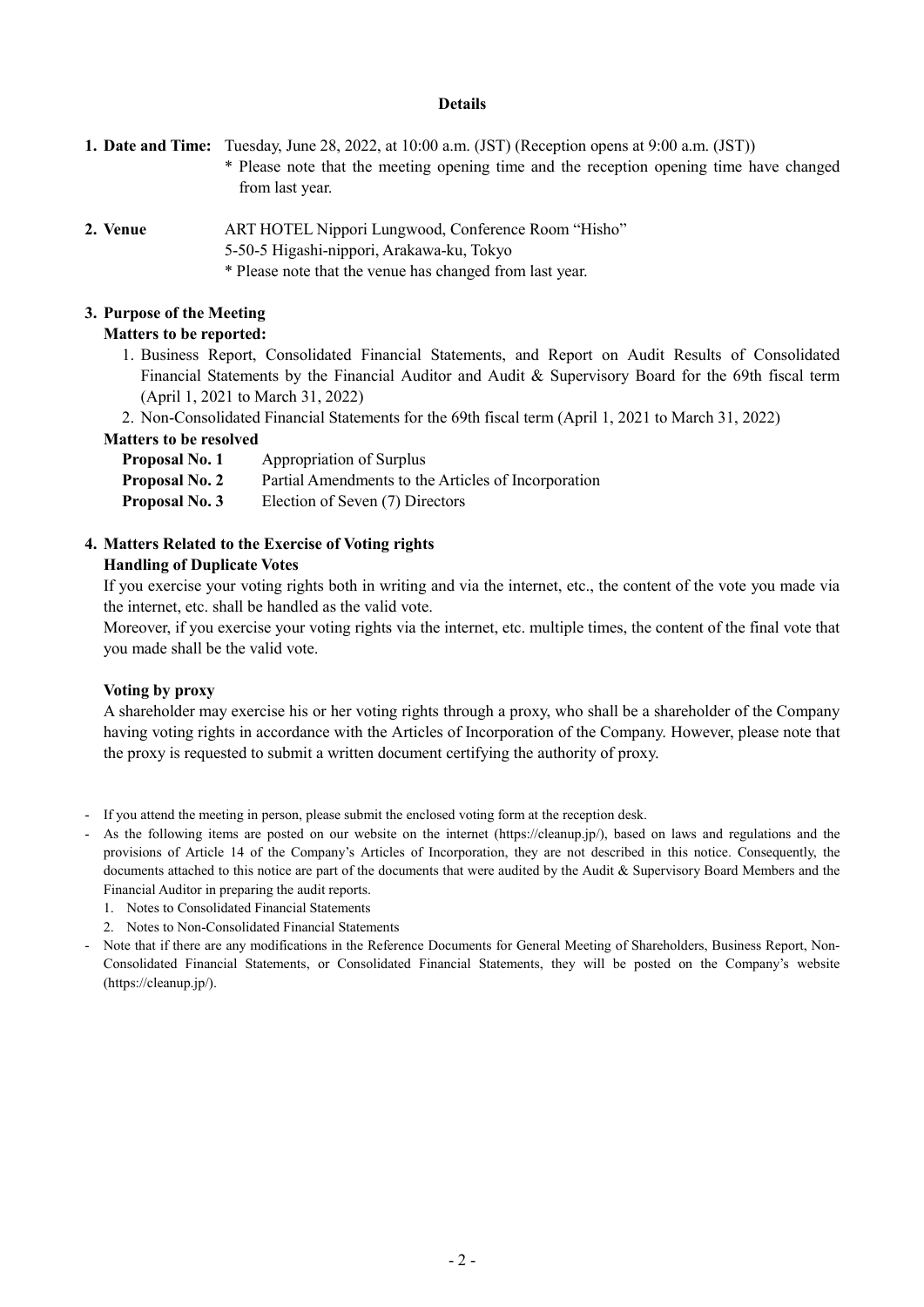### **Reference documents for the general meeting of shareholders**

#### **Proposals and Reference information**

# **Proposal No. 1 Appropriation of Surplus**

The Company proposes the appropriation of surplus as follows:

The Company strives to improve its profitability and capital efficiency through efficient management of the entire Group, and to provide appropriate return of profit to all of its shareholders on a continual and stable basis.

Year-end dividends

The Company has given overall consideration to the business performance of the Group for the current fiscal year and future business development, and as a result, it proposes to pay year-end dividends for the current fiscal year as follows:

- (1) Type of dividend property
	- To be paid in cash.
- (2) Allotment of dividend property and their aggregate amount The Company proposes to pay a dividend of ¥13 per common share of the Company. In this event, the total dividends will be ¥479,584,560. Accordingly, the annual dividend for the current fiscal year, including the interim dividend, will be ¥23 per share, an increase of ¥3 compared to the previous period.
- (3) Effective date of dividends of surplus The effective date of dividends will be June 29, 2022.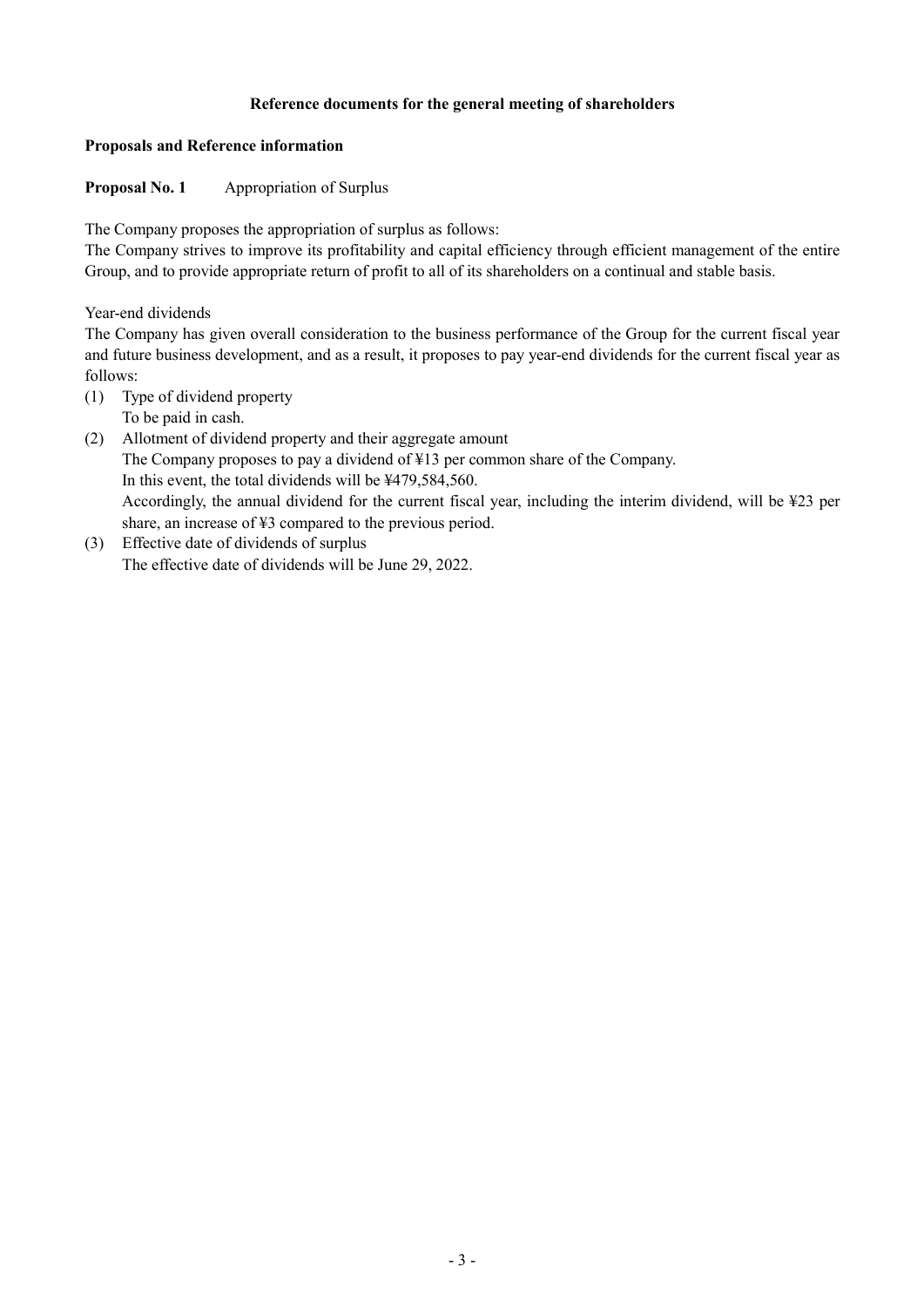# **Proposal No. 2** Partial Amendments to the Articles of Incorporation

1. Reasons for the amendments

Since the revised provisions provided for in the proviso to Article 1 of the Supplementary Provisions of the Act Partially Amending the Companies Act (Act No. 70 of 2019) are to be enforced on September 1, 2022, the Company proposes to make the following changes to its Articles of Incorporation in preparation for the introduction of the system for providing informational materials for the general meeting of shareholders in electronic format.

- (1) Since the Company will be obligated to stipulate in its Articles of Incorporation to take measures to provide information such as the contents of reference documents for the general meeting of shareholders in electronic format, the Company will newly establish Article 14 (Measures, etc. for Providing Information in Electronic Format), paragraph 1 in the proposed amendments.
- (2) Among the matters on the provision of information such as the contents of reference documents for the general meeting of shareholders in electronic format, Article 14 (Measures, etc. for Providing Information in Electronic Format), paragraph 2 in the proposed amendments will establish the provision to limit the scope of the items to be stated in the paper-based documents to be delivered to shareholders who requested the delivery of paper-based documents.
- (3) Since Article 14 of the current Articles of Incorporation (Internet Disclosure and Deemed Provision of Reference Documents for the General Meeting of Shareholders, Etc.) will no longer be required when a system for providing informational materials in electronic format is introduced, it will be deleted.
- (4) Accompanying the aforementioned establishment and deletion of provisions, supplementary provisions regarding the effective date, etc. will be established. These Supplementary Provisions will be deleted after the specified period elapses.
- 2. Details of the amendments

The details of the amendments are as follows:

|                                                                                                                                                                                                                                                                                                                                                                                                                                                                                                                                        | (Underlined sections indicate amendments)                                                                                                                                                                                                                                                                                                                                                                                                                                                      |
|----------------------------------------------------------------------------------------------------------------------------------------------------------------------------------------------------------------------------------------------------------------------------------------------------------------------------------------------------------------------------------------------------------------------------------------------------------------------------------------------------------------------------------------|------------------------------------------------------------------------------------------------------------------------------------------------------------------------------------------------------------------------------------------------------------------------------------------------------------------------------------------------------------------------------------------------------------------------------------------------------------------------------------------------|
| Current Articles of Incorporation                                                                                                                                                                                                                                                                                                                                                                                                                                                                                                      | Proposed amendments                                                                                                                                                                                                                                                                                                                                                                                                                                                                            |
| (Internet Disclosure and Deemed Provision of Reference<br>Documents for the General Meeting of Shareholders, Etc.)                                                                                                                                                                                                                                                                                                                                                                                                                     |                                                                                                                                                                                                                                                                                                                                                                                                                                                                                                |
| <u>Article 14.</u><br>In relation to the Company convening a general meeting of<br>shareholders, if it discloses information that is to be stated or<br>presented in the reference documents for the general meeting of<br>shareholders, business report, non-consolidated financial<br>statements and consolidated financial statements through the<br>internet in accordance with the provisions prescribed by the<br>Ministry of Justice Order, it may be deemed that the Company<br>has provided this information to shareholders. | (Deleted)                                                                                                                                                                                                                                                                                                                                                                                                                                                                                      |
| (New)                                                                                                                                                                                                                                                                                                                                                                                                                                                                                                                                  | (Measures, etc. for Providing Information in Electronic Format)<br>Article 14.<br>When the Company convenes a general meeting of<br>1.<br>shareholders, it shall take measures for providing<br>information that constitutes the content of reference                                                                                                                                                                                                                                          |
|                                                                                                                                                                                                                                                                                                                                                                                                                                                                                                                                        | documents for the general meeting of shareholders, etc. in<br>electronic format.<br>Of items for which the measures for providing information<br>2.<br>in electronic format will be taken, the Company is not<br>required to include all or some of those items designated by<br>the Ministry of Justice Order from statements in the paper-<br>based documents to be delivered to shareholders who<br>requested the delivery of paper-based documents by the<br>record date of voting rights. |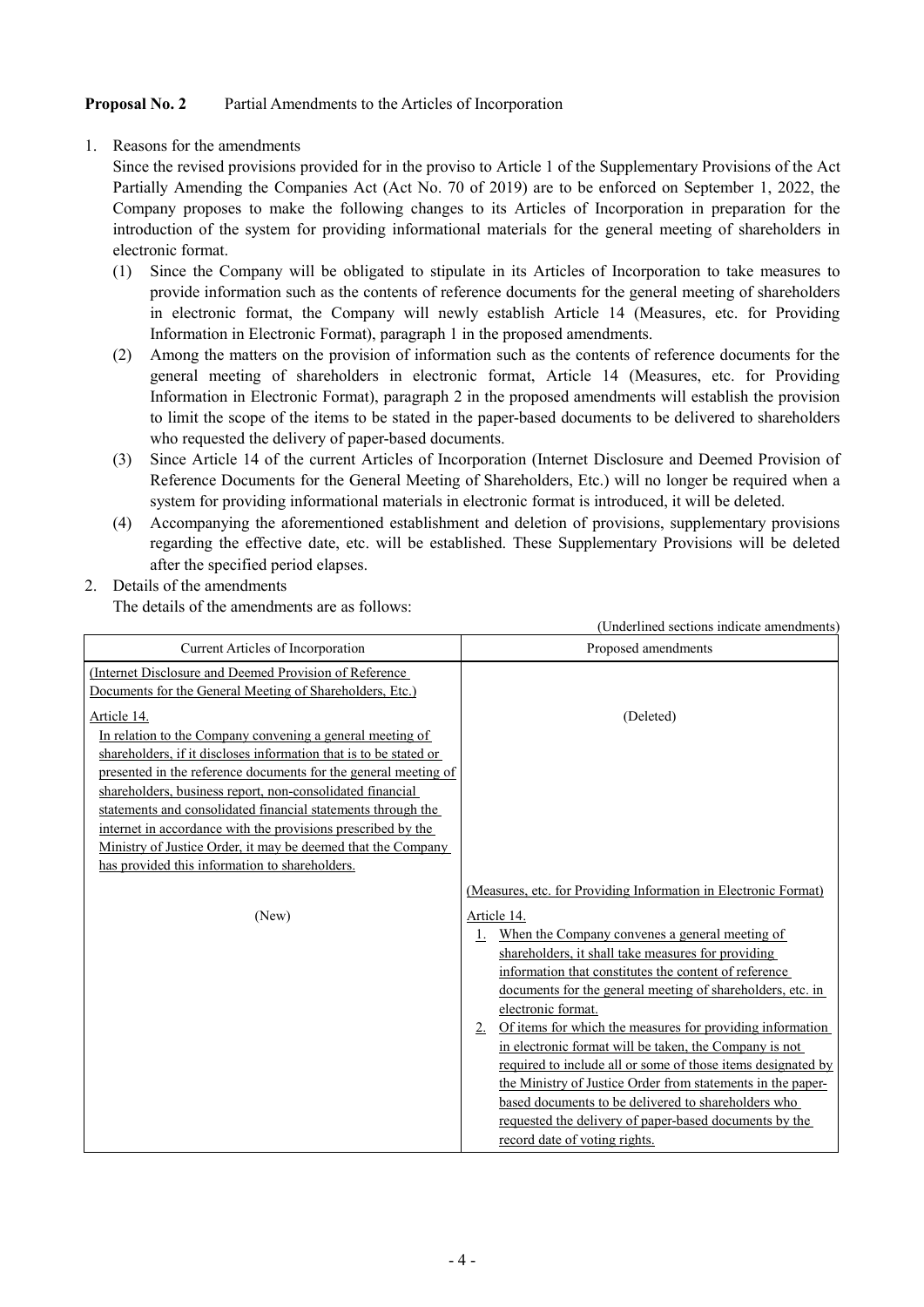| Current Articles of Incorporation | Proposed amendments                                                                                                                                                                                                                                                                                                                                                                                                                                                                                                                                                                                                                                                                                                                                        |  |  |  |
|-----------------------------------|------------------------------------------------------------------------------------------------------------------------------------------------------------------------------------------------------------------------------------------------------------------------------------------------------------------------------------------------------------------------------------------------------------------------------------------------------------------------------------------------------------------------------------------------------------------------------------------------------------------------------------------------------------------------------------------------------------------------------------------------------------|--|--|--|
|                                   | (Supplementary Provisions)                                                                                                                                                                                                                                                                                                                                                                                                                                                                                                                                                                                                                                                                                                                                 |  |  |  |
|                                   | (Transitional Measures for Providing Informational Materials for<br>the General Meeting of Shareholders in Electronic Format)                                                                                                                                                                                                                                                                                                                                                                                                                                                                                                                                                                                                                              |  |  |  |
| (New)                             | Article 1.<br>The deletion of the current Article 14 of the Articles of<br><b>Incorporation (Internet Disclosure and Deemed Provision</b><br>of Reference Documents for the General Meeting of<br>Shareholders, Etc.) and establishment of the new Article 14<br>(Measures, etc. for Providing Information in Electronic<br>Format) shall be in force from September 1, 2022.<br>Notwithstanding the provision of the preceding paragraph,<br>Article 14 of the Articles of Incorporation (Internet<br>Disclosure and Deemed Provision of Reference Documents<br>for the General Meeting of Shareholders, Etc.) shall remain<br>effective regarding any general meeting of shareholders<br>held on a date within six months from the September 1,<br>2022. |  |  |  |
|                                   | These Supplementary Provisions shall be deleted on the<br>3.<br>date when six (6) months have elapsed from September 1,<br>2022 or three (3) months have elapsed from the date of the<br>general meeting of shareholders in the preceding<br>paragraph, whichever is later.                                                                                                                                                                                                                                                                                                                                                                                                                                                                                |  |  |  |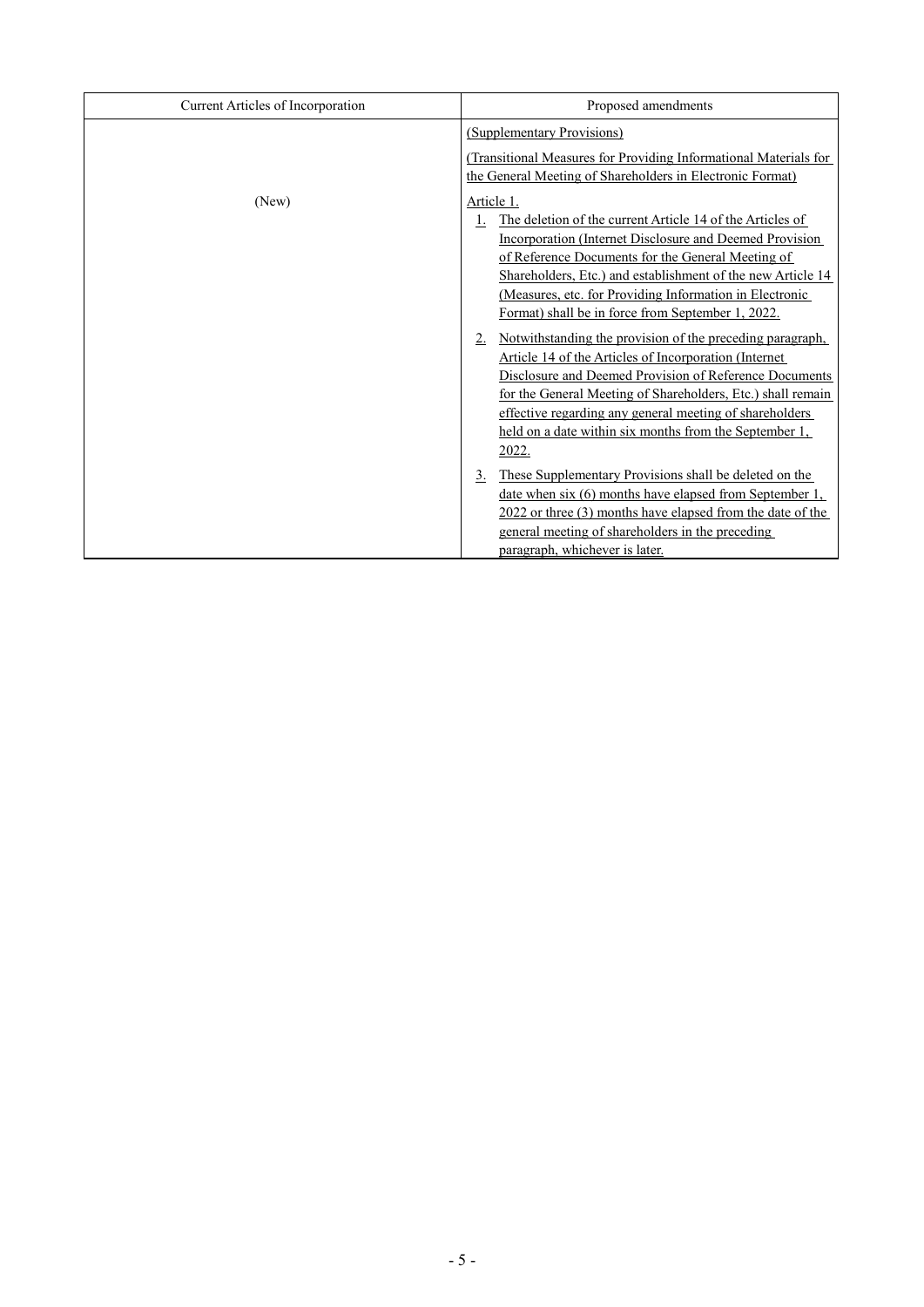# **Proposal No. 3** Election of Seven (7) Directors

The term of office of all nine (9) Directors will expire at the conclusion of this general meeting of shareholders. In that regard, the Company proposes the election of seven (7) Directors, including two (2) outside Directors, and lowering the number of Directors by two (2) to enable more strategic and more flexible decision making in the Board of Directors.

| Candidate<br>No.  | Name                                   |                                     | Position and Responsibilities in the Company                         |                                                                                                                                                                                                   |  |  |
|-------------------|----------------------------------------|-------------------------------------|----------------------------------------------------------------------|---------------------------------------------------------------------------------------------------------------------------------------------------------------------------------------------------|--|--|
| 1                 | Kyoichi Inoue                          | Reelected                           | Representative<br>Director and<br>Chairman                           |                                                                                                                                                                                                   |  |  |
| $\overline{2}$    | Hiroshi Takeuchi                       | Reelected                           | Representative<br>Director,<br>President and<br>Executive<br>Officer | In charge of Sales Headquarters                                                                                                                                                                   |  |  |
| 3                 | Masaji Yamada                          | Reelected                           | Director and<br>Senior<br>Managing<br>Executive<br>Officer           | In charge of Purchasing Department, CS<br>Promotion Department, Development Division<br>and Production Headquarters                                                                               |  |  |
| 4                 | Kazuhiro Kawada                        | Reelected                           | Director and<br>Senior<br>Managing<br>Executive<br>Officer           | In charge of the Accounting Department and<br><b>Corporate Planning Department</b>                                                                                                                |  |  |
| 5                 | Yasunobu Inoue                         | Reelected                           | Director and<br>Senior<br>Managing<br>Executive<br>Officer           | In charge of Overseas Business Promotion<br>Department and Legal and Audit Department,<br>General Affairs Department, Human<br>Resources Department, and Information<br><b>Systems Department</b> |  |  |
| 6                 | Atsushi Kawasaki                       | Reelected<br>Outside<br>Independent | Outside<br>Director                                                  |                                                                                                                                                                                                   |  |  |
| 7                 | Yuko Chiyoda                           | Reelected<br>Outside<br>Independent | Outside<br>Director                                                  |                                                                                                                                                                                                   |  |  |
| $D$ as $l$ as $d$ | Condidate for Director to be realacted |                                     |                                                                      |                                                                                                                                                                                                   |  |  |

The candidates for Director are as follows:

Reelected: Candidate for Director to be reelected

Outside: Candidate for Outside Director

Independent: Candidate for independent officer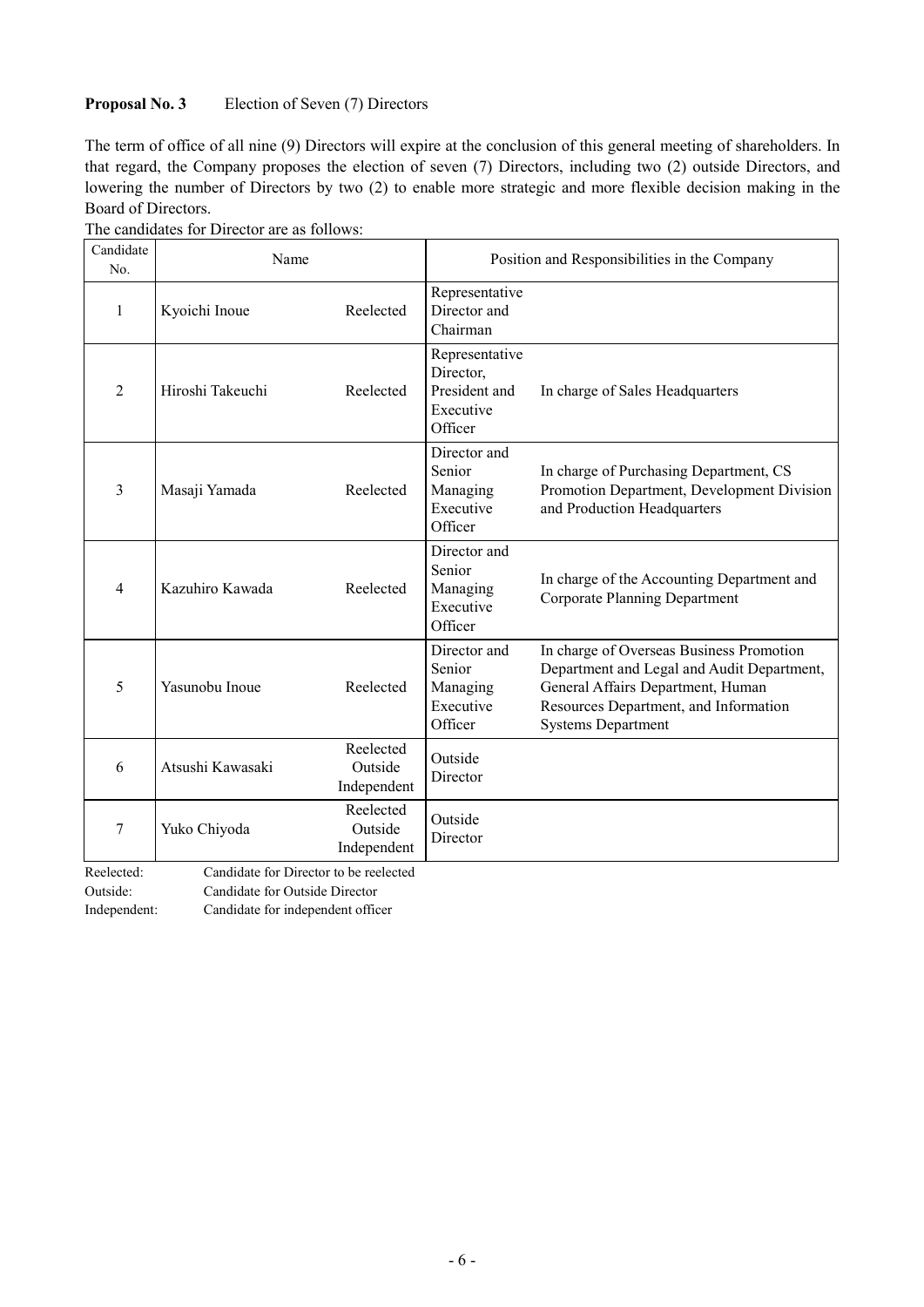| Candidate<br>No. | Name<br>(Date of Birth)                                                                                                |                                                                                                                     | <b>Brief Career Summary</b>                                                                                             | Number of the<br>Company's shares<br>owned |  |  |  |  |
|------------------|------------------------------------------------------------------------------------------------------------------------|---------------------------------------------------------------------------------------------------------------------|-------------------------------------------------------------------------------------------------------------------------|--------------------------------------------|--|--|--|--|
|                  | Kyoichi Inoue                                                                                                          | <b>July 1974</b>                                                                                                    | Joined the Company                                                                                                      |                                            |  |  |  |  |
|                  | (March 17, 1949)                                                                                                       | Mar. 1978<br>Director                                                                                               |                                                                                                                         |                                            |  |  |  |  |
|                  |                                                                                                                        | Mar. 1983                                                                                                           | Representative Director and Vice President                                                                              |                                            |  |  |  |  |
|                  | Reelected                                                                                                              | <b>July 1987</b>                                                                                                    | Representative Director and President                                                                                   | 391,000 shares                             |  |  |  |  |
|                  | Attendance at Board of                                                                                                 | Jan. 2017                                                                                                           | Representative Director and Chairman (current                                                                           |                                            |  |  |  |  |
| $\mathbf{1}$     | Directors meetings (Fiscal 2021)<br>13/15 meetings (87%)                                                               |                                                                                                                     | position)                                                                                                               |                                            |  |  |  |  |
|                  | Reasons for nomination as candidate for Director                                                                       |                                                                                                                     |                                                                                                                         |                                            |  |  |  |  |
|                  |                                                                                                                        |                                                                                                                     | Kyoichi Inoue has lead management of the Company as Representative Director and President over many years and has       |                                            |  |  |  |  |
|                  |                                                                                                                        | guided the growth of the Company with his powerful leadership. After his appointment as Representative Director and |                                                                                                                         |                                            |  |  |  |  |
|                  |                                                                                                                        |                                                                                                                     | Chairman, he has spearheaded initiatives to enhance corporate value. The Company nominated him as a candidate for       |                                            |  |  |  |  |
|                  | Director with consideration of his achievements, skills and a wealth of experience.                                    |                                                                                                                     |                                                                                                                         |                                            |  |  |  |  |
|                  |                                                                                                                        | Apr. 1979                                                                                                           | Joined the Company                                                                                                      |                                            |  |  |  |  |
|                  |                                                                                                                        | <b>July 2012</b>                                                                                                    | <b>Executive Officer</b>                                                                                                |                                            |  |  |  |  |
|                  |                                                                                                                        | <b>July 2014</b>                                                                                                    | Managing Executive Officer                                                                                              |                                            |  |  |  |  |
|                  | Hiroshi Takeuchi                                                                                                       | June 2016                                                                                                           | Director                                                                                                                |                                            |  |  |  |  |
|                  | (January 14, 1956)                                                                                                     | Jan. 2018                                                                                                           | General Manager of Sales Unit                                                                                           |                                            |  |  |  |  |
|                  |                                                                                                                        | Mar. 2018                                                                                                           | In charge of House & Direct Sales Department                                                                            |                                            |  |  |  |  |
|                  | Reelected                                                                                                              | Apr. 2018                                                                                                           | Representative Director and President,                                                                                  | 18,400 shares                              |  |  |  |  |
|                  | Attendance at Board of                                                                                                 |                                                                                                                     | Executive Officer (current position)                                                                                    |                                            |  |  |  |  |
|                  | Directors meetings (Fiscal 2021)                                                                                       | Apr. 2020                                                                                                           | In charge of Sales Department                                                                                           |                                            |  |  |  |  |
| $\mathfrak{2}$   | 15/15 meetings (100%)                                                                                                  | Apr. 2021                                                                                                           |                                                                                                                         |                                            |  |  |  |  |
|                  |                                                                                                                        |                                                                                                                     | In charge of Sales Department, House Sales<br>Department, and Direct Sales Department                                   |                                            |  |  |  |  |
|                  |                                                                                                                        | Apr. 2022                                                                                                           | In charge of Sales Headquarters (current                                                                                |                                            |  |  |  |  |
|                  | position)<br>Reasons for nomination as candidate for Director                                                          |                                                                                                                     |                                                                                                                         |                                            |  |  |  |  |
|                  | Hiroshi Takeuchi has a wealth of operational experience with his involvement in the operations of the Sales Department |                                                                                                                     |                                                                                                                         |                                            |  |  |  |  |
|                  | over many years. Since his appointment as director, he has appropriately fulfilled auditing functions in respect to    |                                                                                                                     |                                                                                                                         |                                            |  |  |  |  |
|                  | important decision making of management and the execution of business. Since his appointment as Representative         |                                                                                                                     |                                                                                                                         |                                            |  |  |  |  |
|                  |                                                                                                                        |                                                                                                                     | Director and President, Executive Officer in 2018, he has contributed to enhancing corporate value, such as driving the |                                            |  |  |  |  |
|                  | Company's growth with his strong leadership. The Company nominated him as a candidate for Director with                |                                                                                                                     |                                                                                                                         |                                            |  |  |  |  |
|                  | consideration of his achievements, skills and a wealth of experience.                                                  |                                                                                                                     |                                                                                                                         |                                            |  |  |  |  |
|                  |                                                                                                                        | Apr. 1978                                                                                                           | Joined the Company                                                                                                      |                                            |  |  |  |  |
|                  |                                                                                                                        | <b>July 2012</b>                                                                                                    | <b>Executive Officer</b>                                                                                                |                                            |  |  |  |  |
|                  |                                                                                                                        | Mar. 2016                                                                                                           | General Manager of Production Department                                                                                |                                            |  |  |  |  |
|                  |                                                                                                                        | June 2016                                                                                                           | Director (current position)                                                                                             |                                            |  |  |  |  |
|                  | Masaji Yamada                                                                                                          | <b>July 2016</b>                                                                                                    | Managing Executive Officer                                                                                              |                                            |  |  |  |  |
|                  | (December 5, 1955)                                                                                                     | <b>July 2018</b>                                                                                                    | Senior Managing Executive Officer (current                                                                              |                                            |  |  |  |  |
|                  |                                                                                                                        |                                                                                                                     | position)                                                                                                               |                                            |  |  |  |  |
|                  | Reelected                                                                                                              | Mar. 2019                                                                                                           | In charge of all development and production                                                                             | $20,700$ shares                            |  |  |  |  |
|                  | Attendance at Board of                                                                                                 |                                                                                                                     | departments                                                                                                             |                                            |  |  |  |  |
|                  | Directors meetings (Fiscal 2021)                                                                                       | Apr. 2020                                                                                                           | In charge of Purchasing Department and                                                                                  |                                            |  |  |  |  |
| 3                | 15/15 meetings (100%)                                                                                                  |                                                                                                                     | Production Department                                                                                                   |                                            |  |  |  |  |
|                  |                                                                                                                        | Apr. 2022                                                                                                           | In charge of the Purchasing Department, CS                                                                              |                                            |  |  |  |  |
|                  |                                                                                                                        |                                                                                                                     | Promotion Department, Development                                                                                       |                                            |  |  |  |  |
|                  |                                                                                                                        |                                                                                                                     | Department, and Production headquarters                                                                                 |                                            |  |  |  |  |
|                  |                                                                                                                        |                                                                                                                     | (current position)                                                                                                      |                                            |  |  |  |  |
|                  | Reasons for nomination as candidate for Director                                                                       |                                                                                                                     |                                                                                                                         |                                            |  |  |  |  |
|                  | Masaji Yamada has a wealth of operational experience with his involvement in the Production Department over many       |                                                                                                                     |                                                                                                                         |                                            |  |  |  |  |
|                  | years, as well as being involved in Purchasing, CS, and Development Departments. Since his appointment as director,    |                                                                                                                     |                                                                                                                         |                                            |  |  |  |  |
|                  |                                                                                                                        |                                                                                                                     | he has appropriately fulfilled auditing functions in respect to important decision making of management and the         |                                            |  |  |  |  |
|                  | execution of business, and has enhanced the corporate value of the Company. The Company nominated him as a             |                                                                                                                     |                                                                                                                         |                                            |  |  |  |  |
|                  | candidate for Director with consideration of his achievements, skills and a wealth of experience.                      |                                                                                                                     |                                                                                                                         |                                            |  |  |  |  |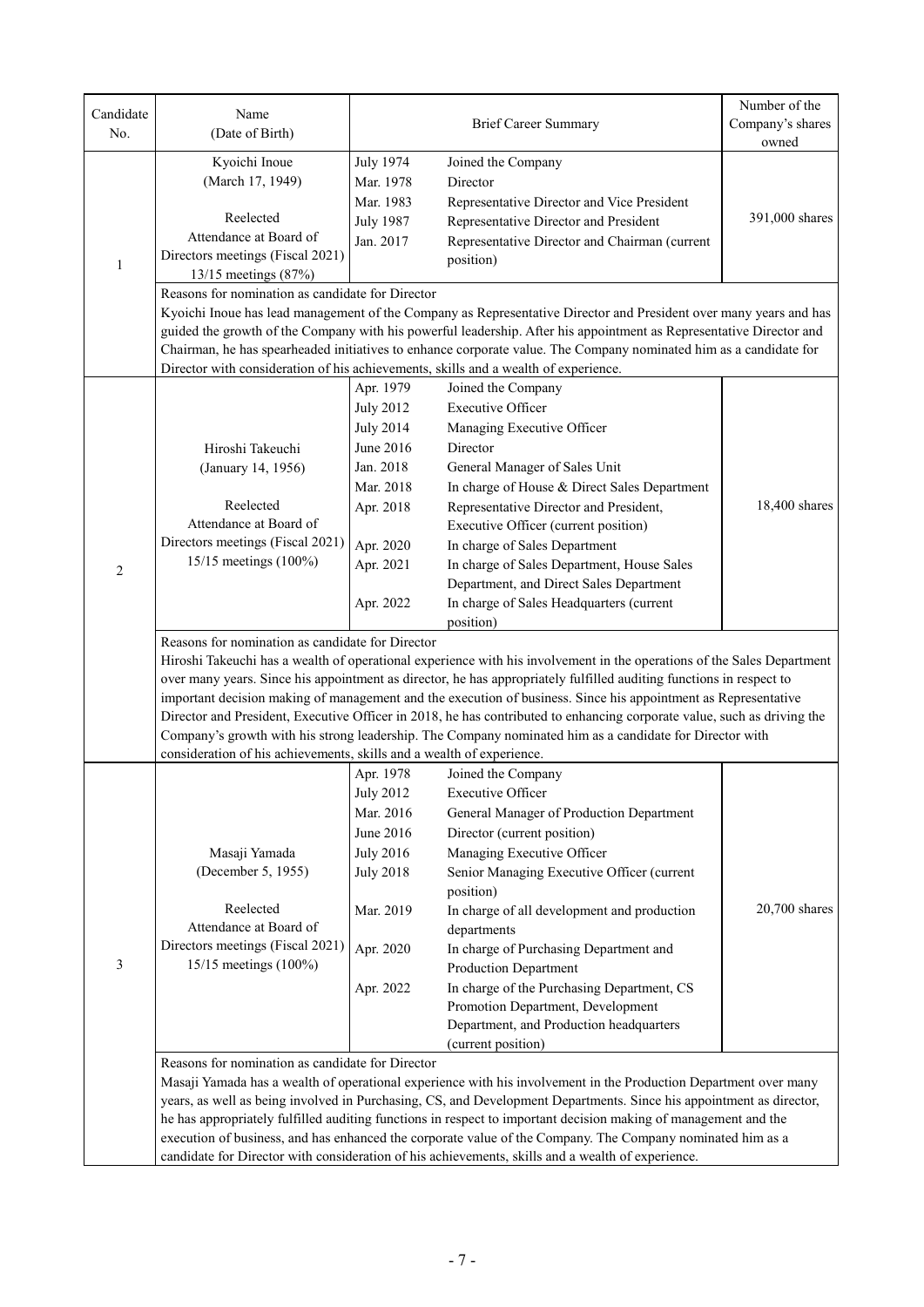| Candidate<br>No. | Name<br>(Date of Birth)                                                                                                                                                                                                                                                                                                                                                                                                                                                                                                                                                                                                                                                                                                                                                                                  |                                                                                                                                                                                                                                                                                                                                                                                                                                                                                                                                                                                                                                                                                                                                    | Number of the<br>Company's shares<br>owned                                                                                                                                                                                                                                                                                                                                                                                                                                                                                                                                                                                                                                                                                                                                                                                                                                               |               |  |  |
|------------------|----------------------------------------------------------------------------------------------------------------------------------------------------------------------------------------------------------------------------------------------------------------------------------------------------------------------------------------------------------------------------------------------------------------------------------------------------------------------------------------------------------------------------------------------------------------------------------------------------------------------------------------------------------------------------------------------------------------------------------------------------------------------------------------------------------|------------------------------------------------------------------------------------------------------------------------------------------------------------------------------------------------------------------------------------------------------------------------------------------------------------------------------------------------------------------------------------------------------------------------------------------------------------------------------------------------------------------------------------------------------------------------------------------------------------------------------------------------------------------------------------------------------------------------------------|------------------------------------------------------------------------------------------------------------------------------------------------------------------------------------------------------------------------------------------------------------------------------------------------------------------------------------------------------------------------------------------------------------------------------------------------------------------------------------------------------------------------------------------------------------------------------------------------------------------------------------------------------------------------------------------------------------------------------------------------------------------------------------------------------------------------------------------------------------------------------------------|---------------|--|--|
| 4                | Kazuhiro Kawada<br>(June 1, 1959)<br>Reelected<br>Attendance at Board of<br>Directors meetings (Fiscal<br>2021)<br>15/15 meetings (100%)                                                                                                                                                                                                                                                                                                                                                                                                                                                                                                                                                                                                                                                                 | Apr. 1982<br>Joined the Company<br>Mar. 2011<br>General Manager of Accounting Department<br><b>Executive Officer</b><br><b>July 2014</b><br><b>July 2015</b><br>Managing Executive Officer<br><b>June 2018</b><br>Director (current position)<br>In charge of the Corporate Planning<br>Department<br>Mar. 2019<br>In charge of Accounting Department, Corporate<br>Planning Department, and General Affairs<br>Department<br><b>July 2019</b><br>Senior Managing Executive Officer (current<br>position)<br>Apr. 2020<br>In charge of Accounting Department, Corporate<br>Planning Department, and General Affairs<br>Department<br>In charge of Accounting Department and<br>Apr. 2021<br>Corporate Planning Department (current |                                                                                                                                                                                                                                                                                                                                                                                                                                                                                                                                                                                                                                                                                                                                                                                                                                                                                          | 12,800 shares |  |  |
|                  | position)<br>Reasons for nomination as candidate for Director<br>Kazuhiro Kawada has a wealth of operational experience with his involvement in the operations of the Accounting<br>Department over many years, as well as the General Affairs and Corporate Planning Departments. Since his<br>appointment as director, he has appropriately fulfilled auditing functions in respect to important decision making of<br>management and the execution of business, and has enhanced the corporate value of the Company. The Company<br>nominated him as a candidate for Director with consideration of his achievements, skills and a wealth of experience.                                                                                                                                              |                                                                                                                                                                                                                                                                                                                                                                                                                                                                                                                                                                                                                                                                                                                                    |                                                                                                                                                                                                                                                                                                                                                                                                                                                                                                                                                                                                                                                                                                                                                                                                                                                                                          |               |  |  |
| 5                | Yasunobu Inoue<br>(November 16, 1985)<br>Reelected<br>Attendance at Board of<br>Directors meetings (Fiscal 2021)<br>15/15 meetings (100%)                                                                                                                                                                                                                                                                                                                                                                                                                                                                                                                                                                                                                                                                | Mar. 2014<br>Mar. 2017<br>Mar. 2019<br>June 2019<br><b>July 2019</b><br>Apr. 2020<br>June 2020<br>Apr. 2021<br><b>July 2021</b><br>Apr. 2022                                                                                                                                                                                                                                                                                                                                                                                                                                                                                                                                                                                       | Joined the Company<br><b>Executive Officer</b><br>In charge of General Affairs Department<br>Representative Director of Cleanup Heartful<br>Corporation (current position)<br>In charge of General Affairs Department and<br>Corporate Planning Department of the<br>Company<br>Representative Director of Inoue Kohsan Co.,<br>Ltd. (current position)<br>Managing Executive Officer of the Company<br>In charge of General Affairs Department and<br>Overseas Sales Department<br>Director (current position)<br>In charge of the General Affairs Department<br>and Overseas Business Promotion Department<br>Senior Managing Executive Officer (current<br>position)<br>In charge of Overseas Business Promotion<br>Department and Legal and Audit Department,<br>General Affairs Department, Human Resources<br>Department, and Information Systems<br>Department (current position) | 52,700 shares |  |  |
|                  | Reasons for nomination as candidate for Director<br>Yasunobu Inoue has a wealth of operational experience with his involvement in the operations of the General Affairs<br>Department over many years, as well as being in charge of executing the business of Overseas Business, Legal & Audit,<br>Human Resources, and Information Systems Departments, in addition to working as Representative Director of an<br>affiliate. Since his appointment as director, he has appropriately fulfilled auditing functions in respect to important<br>decision making of management and the execution of business, and has enhanced the corporate value of the Company.<br>The Company nominated him as a candidate for Director with consideration of his achievements, skills and a wealth of<br>experience. |                                                                                                                                                                                                                                                                                                                                                                                                                                                                                                                                                                                                                                                                                                                                    |                                                                                                                                                                                                                                                                                                                                                                                                                                                                                                                                                                                                                                                                                                                                                                                                                                                                                          |               |  |  |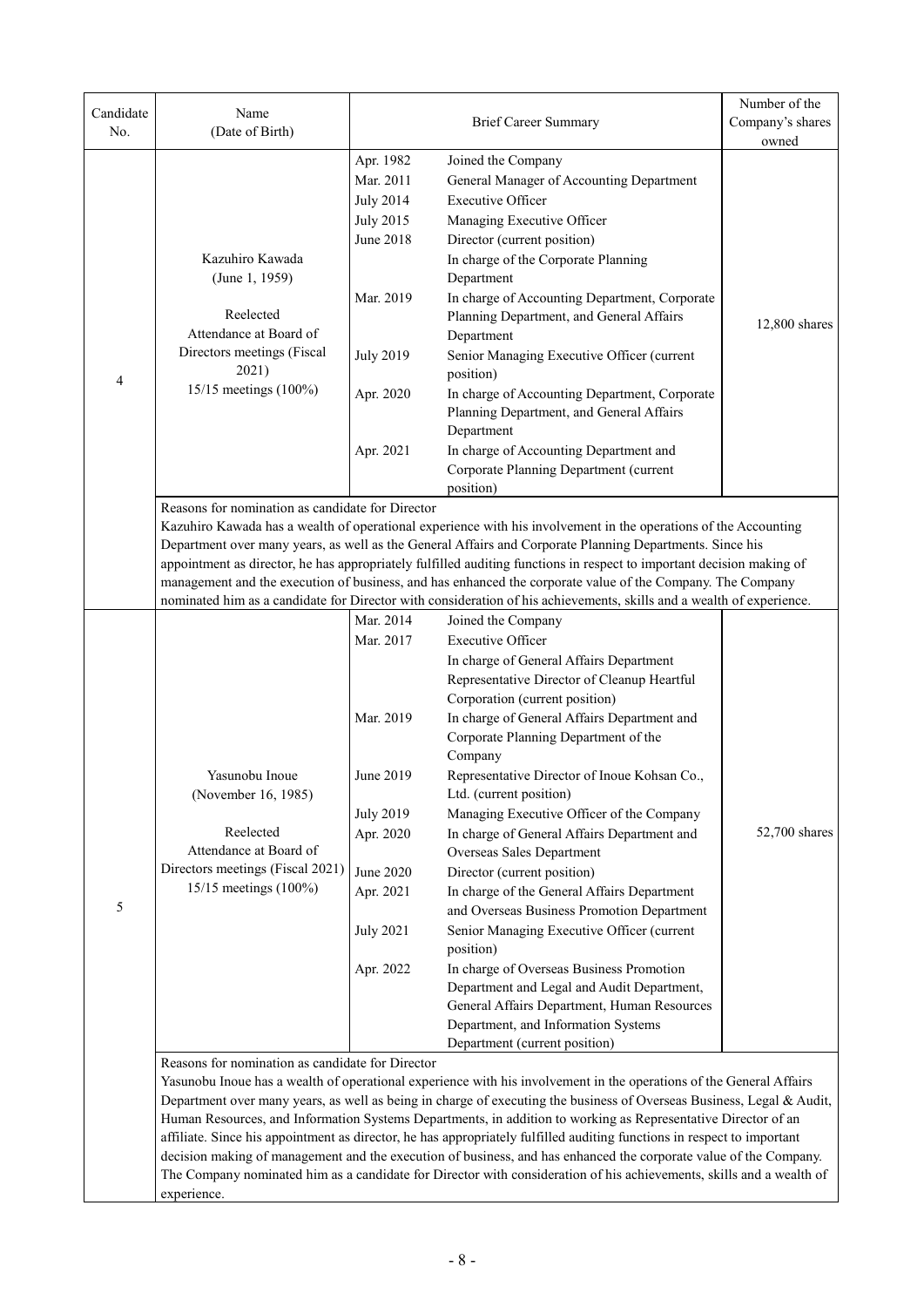| Candidate    | Name                                                                                                                                                                                                                                            |                                                        | Number of the                                                                                                                |                |  |  |  |  |
|--------------|-------------------------------------------------------------------------------------------------------------------------------------------------------------------------------------------------------------------------------------------------|--------------------------------------------------------|------------------------------------------------------------------------------------------------------------------------------|----------------|--|--|--|--|
| No.          | (Date of Birth)                                                                                                                                                                                                                                 |                                                        | <b>Brief Career Summary</b><br>Company's shares                                                                              |                |  |  |  |  |
|              |                                                                                                                                                                                                                                                 |                                                        |                                                                                                                              | owned          |  |  |  |  |
|              |                                                                                                                                                                                                                                                 | Oct. 1995                                              | Representative Director and President of                                                                                     |                |  |  |  |  |
|              |                                                                                                                                                                                                                                                 |                                                        | Kawasaki Denki Engineering K.K.                                                                                              |                |  |  |  |  |
|              | Atsushi Kawasaki                                                                                                                                                                                                                                | Dec. 2001                                              | Representative Director and President of C & K                                                                               |                |  |  |  |  |
|              | (April 28, 1965)                                                                                                                                                                                                                                |                                                        | Co., Ltd.                                                                                                                    |                |  |  |  |  |
|              |                                                                                                                                                                                                                                                 | <b>May 2008</b>                                        | Joined Management Innovation Plan Co. Ltd.                                                                                   |                |  |  |  |  |
|              | Reelected<br>Outside                                                                                                                                                                                                                            | May 2013                                               | Representative Director and President of MIP<br>Co., Ltd. (current position)                                                 |                |  |  |  |  |
|              | Independent                                                                                                                                                                                                                                     | May 2015                                               | Outside Director of RINGER HUT CO., LTD                                                                                      | $6,000$ shares |  |  |  |  |
|              | Attendance at Board of                                                                                                                                                                                                                          |                                                        | (current position)                                                                                                           |                |  |  |  |  |
|              | Directors meetings (Fiscal                                                                                                                                                                                                                      | June 2016                                              |                                                                                                                              |                |  |  |  |  |
| 6            | 2021)                                                                                                                                                                                                                                           |                                                        |                                                                                                                              |                |  |  |  |  |
|              | 15/15 meetings (100%)                                                                                                                                                                                                                           | Significant Concurrent Positions outside the Company   |                                                                                                                              |                |  |  |  |  |
|              |                                                                                                                                                                                                                                                 | Representative Director and President of MIP Co., Ltd. |                                                                                                                              |                |  |  |  |  |
|              |                                                                                                                                                                                                                                                 |                                                        | Outside Director of RINGER HUT CO., LTD                                                                                      |                |  |  |  |  |
|              |                                                                                                                                                                                                                                                 |                                                        | Reasons for nomination as candidate for Outside Director and Overview of Expected Role                                       |                |  |  |  |  |
|              |                                                                                                                                                                                                                                                 |                                                        | Atsushi Kawasaki has long been involved in corporate management as a corporate manager over many years, and also             |                |  |  |  |  |
|              |                                                                                                                                                                                                                                                 |                                                        | has gained experience as outside Director for other companies. The Company nominated him as a candidate for Outside          |                |  |  |  |  |
|              |                                                                                                                                                                                                                                                 |                                                        | Director with consideration of his wealth of experience and broad insights, which the Company expects that he will           |                |  |  |  |  |
|              |                                                                                                                                                                                                                                                 |                                                        | make use of in his involvement in the selection of candidates for officers of the Company and in the remuneration, etc.      |                |  |  |  |  |
|              |                                                                                                                                                                                                                                                 |                                                        | of officers, as a member of the management advisory committee, mainly from the standpoint of a corporate manager, as         |                |  |  |  |  |
|              | well as auditing the Board of Directors from an objective and neutral standpoint.                                                                                                                                                               |                                                        |                                                                                                                              |                |  |  |  |  |
|              |                                                                                                                                                                                                                                                 | Apr. 1994                                              | Registered as an attorney at law and                                                                                         |                |  |  |  |  |
|              |                                                                                                                                                                                                                                                 |                                                        | commenced business                                                                                                           |                |  |  |  |  |
|              | Yuko Chiyoda                                                                                                                                                                                                                                    | Jan. 2002                                              | Established CHIYODA & CHIYODA law firm,                                                                                      |                |  |  |  |  |
|              | (January 14, 1961)                                                                                                                                                                                                                              |                                                        | Representative of CHIYODA & CHIYODA                                                                                          |                |  |  |  |  |
|              |                                                                                                                                                                                                                                                 |                                                        | law firm (current position)<br>Outside Director of the Company (current                                                      |                |  |  |  |  |
|              | Reelected                                                                                                                                                                                                                                       | June 2016                                              |                                                                                                                              |                |  |  |  |  |
|              | Outside                                                                                                                                                                                                                                         |                                                        | position)<br>Outside Director of Kosaido Co., Ltd.                                                                           |                |  |  |  |  |
|              | Independent                                                                                                                                                                                                                                     | <b>June 2018</b>                                       |                                                                                                                              |                |  |  |  |  |
|              | Attendance at Board of                                                                                                                                                                                                                          | <b>June 2020</b>                                       |                                                                                                                              |                |  |  |  |  |
|              | Directors meetings (Fiscal 2021)                                                                                                                                                                                                                |                                                        |                                                                                                                              |                |  |  |  |  |
| 7            | 15/15 meetings (100%)                                                                                                                                                                                                                           | Significant Concurrent Positions outside the Company   |                                                                                                                              |                |  |  |  |  |
|              |                                                                                                                                                                                                                                                 | Representative of CHIYODA & CHIYODA law firm           |                                                                                                                              |                |  |  |  |  |
|              | Outside Director of TBK Co., Ltd.                                                                                                                                                                                                               |                                                        |                                                                                                                              |                |  |  |  |  |
|              | Reasons for nomination as candidate for Outside Director and Overview of Expected Role                                                                                                                                                          |                                                        |                                                                                                                              |                |  |  |  |  |
|              | Yuko Chiyoda is familiar with corporate legal affairs as an attorney at law. The Company nominated her as a candidate<br>for Outside Director with consideration of her wealth of experience and broad insights, which the Company expects that |                                                        |                                                                                                                              |                |  |  |  |  |
|              | she will make use of in his involvement in the selection of candidates for officers of the Company and in the                                                                                                                                   |                                                        |                                                                                                                              |                |  |  |  |  |
|              | remuneration, etc. of officers, as a member of the management advisory committee, mainly from the standpoint of a                                                                                                                               |                                                        |                                                                                                                              |                |  |  |  |  |
|              | lawyer, as well as auditing the Board of Directors from an objective and neutral standpoint.                                                                                                                                                    |                                                        |                                                                                                                              |                |  |  |  |  |
|              | Please note that she has never been involved in the management of a company, except as an outside director. However,                                                                                                                            |                                                        |                                                                                                                              |                |  |  |  |  |
|              |                                                                                                                                                                                                                                                 |                                                        | the Company believes she will be able to appropriately execute her duties as outside Director based on the above             |                |  |  |  |  |
|              | reasons.                                                                                                                                                                                                                                        |                                                        |                                                                                                                              |                |  |  |  |  |
| Notes:<br>1. | There is no special interest between any of the candidates and the Company.                                                                                                                                                                     |                                                        |                                                                                                                              |                |  |  |  |  |
| 2.           |                                                                                                                                                                                                                                                 |                                                        | The Company has a business relationship with MIP Co., Ltd. where Atsushi Kawasaki serves as Representative Director          |                |  |  |  |  |
|              | and President of MIP Co., Ltd. for consulting related to production management of the Company. However, the amount                                                                                                                              |                                                        |                                                                                                                              |                |  |  |  |  |
|              |                                                                                                                                                                                                                                                 |                                                        | of business transactions for this fiscal year is less than 0.1% of consolidated selling, general and administrative expenses |                |  |  |  |  |

3. Kyoichi Inoue, who is Representative Director of and Chairman of the Company, is an outside Audit & Supervisory Board member of MIP Co., Ltd. where Atsushi Kawasaki serves as Representative Director and President. If the reelection of Atsushi Kawasaki is approved, then a situation will arise where both Cleanup Corporation and MIP Co., Ltd. will reciprocally have an officer who concurrently serves as an officer of the other company.

for this fiscal year of the Company.

4. If the reelection of Atsushi Kawasaki and Yuko Chiyoda is approved, the Company plans to continue the agreement to limit their liability for damages under Article 423, paragraph 1 of the Companies Act pursuant to the provisions of Article 427, paragraph 1 of the Companies Act. Pursuant to this agreement, the defined maximum amount of liability for damages is the minimum liability amount provided for under Article 425, paragraph 1 of the Companies Act.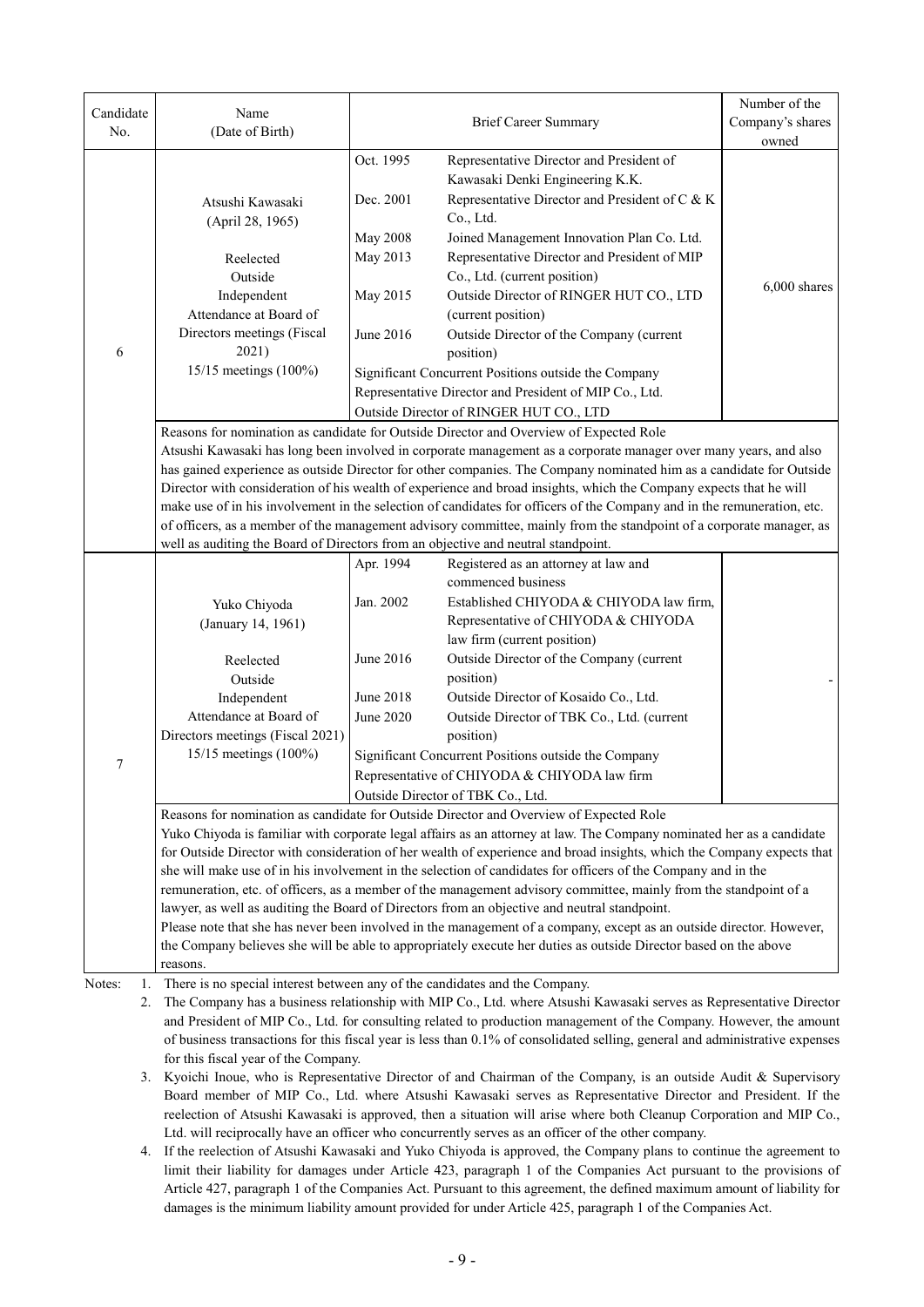- 5. The Company has submitted notification to Tokyo Stock Exchange, Inc. that Atsushi Kawasaki and Yuko Chiyoda have been appointed as independent officers as provided for by the aforementioned exchange. If their reelection is approved, the Company plans to continue their appointment as independent officers. Furthermore, they satisfy the "Criteria for Independence of Outside Officers" established by the Company.
- 6. The Company has entered into a directors and officers liability insurance policy with an insurance company as stipulated in Article 430-3, paragraph 1 of the Companies Act, to provide insurance cover for the directors, including outside directors, and auditors. The insurance policy is intended to cover the amount of indemnification and litigation expenses incurred by the insured for the claim for damages caused by the insured's actions as an officer or a person at a certain position of the Company, with the cost of all premiums to be borne by the Company. Each director will be included in the policy as an insured upon appointment. The Company plans to renew the insurance policy under the same terms and conditions during the terms of the officers.
- 7. The name of Yuko Chiyoda in her family registry is Yuko Nakajima.
- 8. Atsushi Kawasaki and Yuko Chiyoda are currently Outside Directors of the Company, with both having an incumbency of six (6) years as of the closing of the general meeting of shareholders.